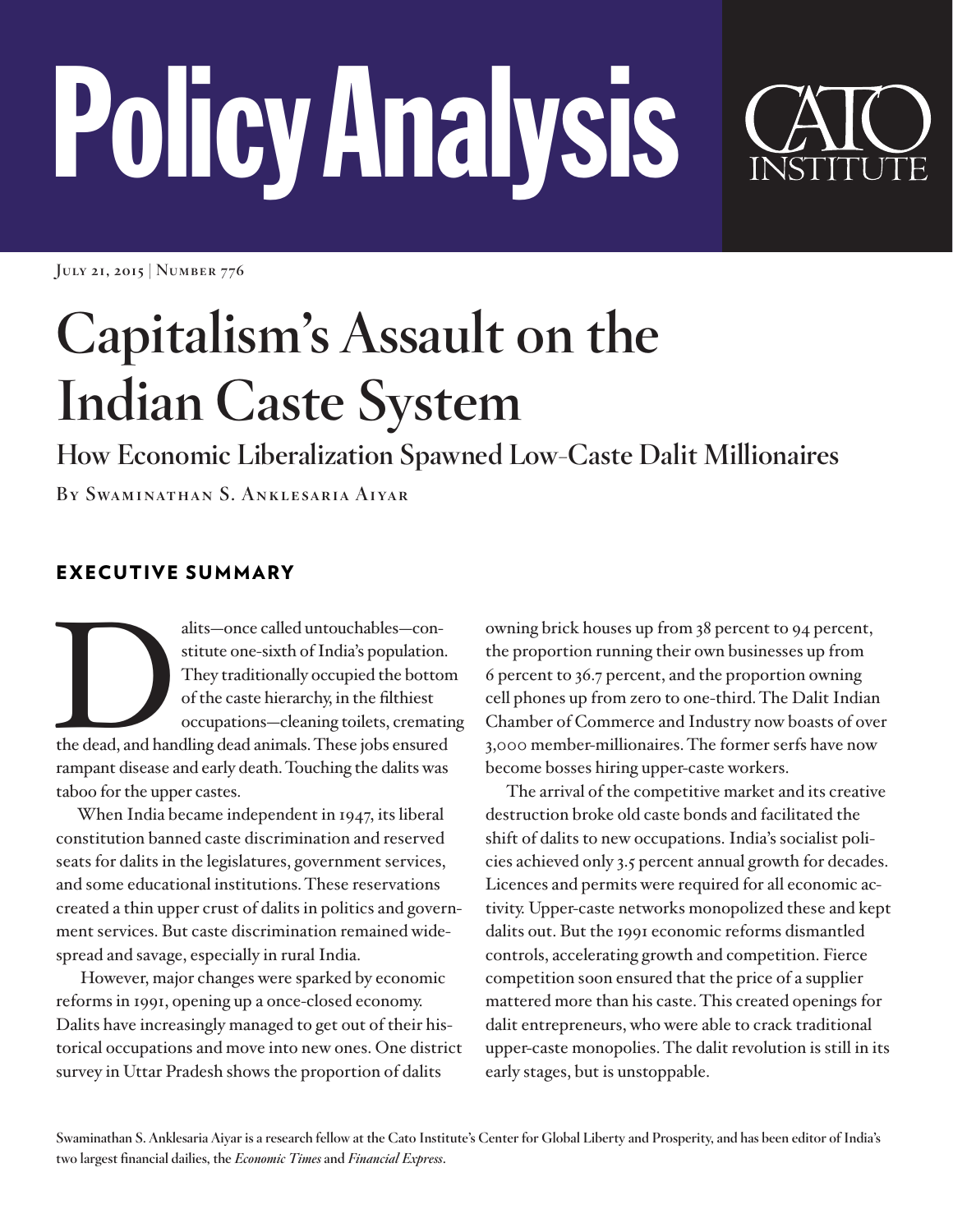**"Traditionally, the various dalit castes did the filthiest jobs.** 

**2**

#### INTRODUCTION: DALITS AND THE CASTE SYSTEM

Hindus constitute four-fifths of India's 1.2 billion people. They have historically had a caste hierarchy attributed to the ancient Hindu law-giver Manu. This system divided society into four major divisions or varnas—the brahmins (priests/intellectuals), kshatriyas (warriors/ landowners), vaishyas (businessfolk), and shudras (farmers and laborers of all sorts). Each varna, in turn, consisted of hundreds of jatis, usually members of a specific occupation (such as fishing or metal working). Both varnas and jatis are called castes.

Below this four-fold hierarchy, seemingly like dirt below true humans, lay a fifth group—the untouchables. They now have a more politically correct name—dalits, meaning "the oppressed." Traditionally, the various dalit castes did the filthiest jobs—cleaning toilets, handling dead animals, flaying and tanning skins, cremating the dead. They also did agricultural work and anything else demanded by their upper-caste masters. Their filthy occupations were hotbeds of germs, condemning them to disease and early death. Because disease seemed to follow them everywhere, it became taboo for the upper castes to have any contact with them, especially in regard to food or drink, and so they were called untouchables. In some areas, a Brahmin was obliged to have a bath if touched even by the shadow of an untouchable. Dalits were usually not allowed to enter Hindu temples: they had to pray from outside.

The Hindu theory of karma held that those who had committed truly evil deeds in their last life were reborn into deservedly terrible conditions, such as untouchable households. Hence, Hindu society did not aim at ameliorating their living conditions, which were rationalized as just punishment for earlier sins. Untouchables had no rights, could be ordered around at will by the upper castes, and could be assaulted with impunity. They were often bound by debt or tradition to upper-caste masters. The Ramayana, Hinduism's famous epic, has an episode where the death of a Brahmin child is declared by priests to be the result of a terrible sacrilege

by somebody. The villain is identified as an untouchable, Shambuka, who had the gall to attempt brahminical ascetic rituals, and he is duly beheaded for this cardinal sin. This story truly sums up historical upper-caste attitudes.

The untouchables lived in segregated parts of a village, forbidden to draw water from wells and tanks used by upper castes, forbidden to get education, and forbidden to sit or eat with the upper castes at village festivals and weddings (they would be fed in a separate place). This was Indian-style apartheid.<sup>1</sup>

# THE GRADUAL EMANCIPATION OF DALITS

Historically the caste system was not entirely rigid: some movement in and out of castes was possible. Anybody wielding a sword could become a warrior, and a few untouchable warriors even became kings (such as the Gaekwad dynasty of Baroda state). Some, like Valmiki and Ravidas, became famous religious leaders. But, overwhelmingly, they remained dirt poor and oppressed.

In the 19th century, a number of Hindu reformers began to question the caste system and the morality of untouchability. Mohandas Karamchand Gandhi, who led India's movement for independence from British rule, was a social reformer seeking to end untouchability long before he became a political agitator. He won the support of a Westernized upper crust of Hindus in the independence movement, including Jawaharlal Nehru, who would later be India's first Prime Minister from 1947 to 1964. While many traditional Hindus regarded untouchables as being outside Hindu society proper, Gandhi was determined to integrate them into the Hindu system with honor.<sup>2</sup>

He sought to replace the word "untouchable" with "harijan," which means "children of God." This became the standard political usage in India after independence. However, in legal-bureaucratic terms, the various untouchable castes were called Scheduled Castes, from being identified in a schedule in the constitution. In the 1970s, radicals among untouchables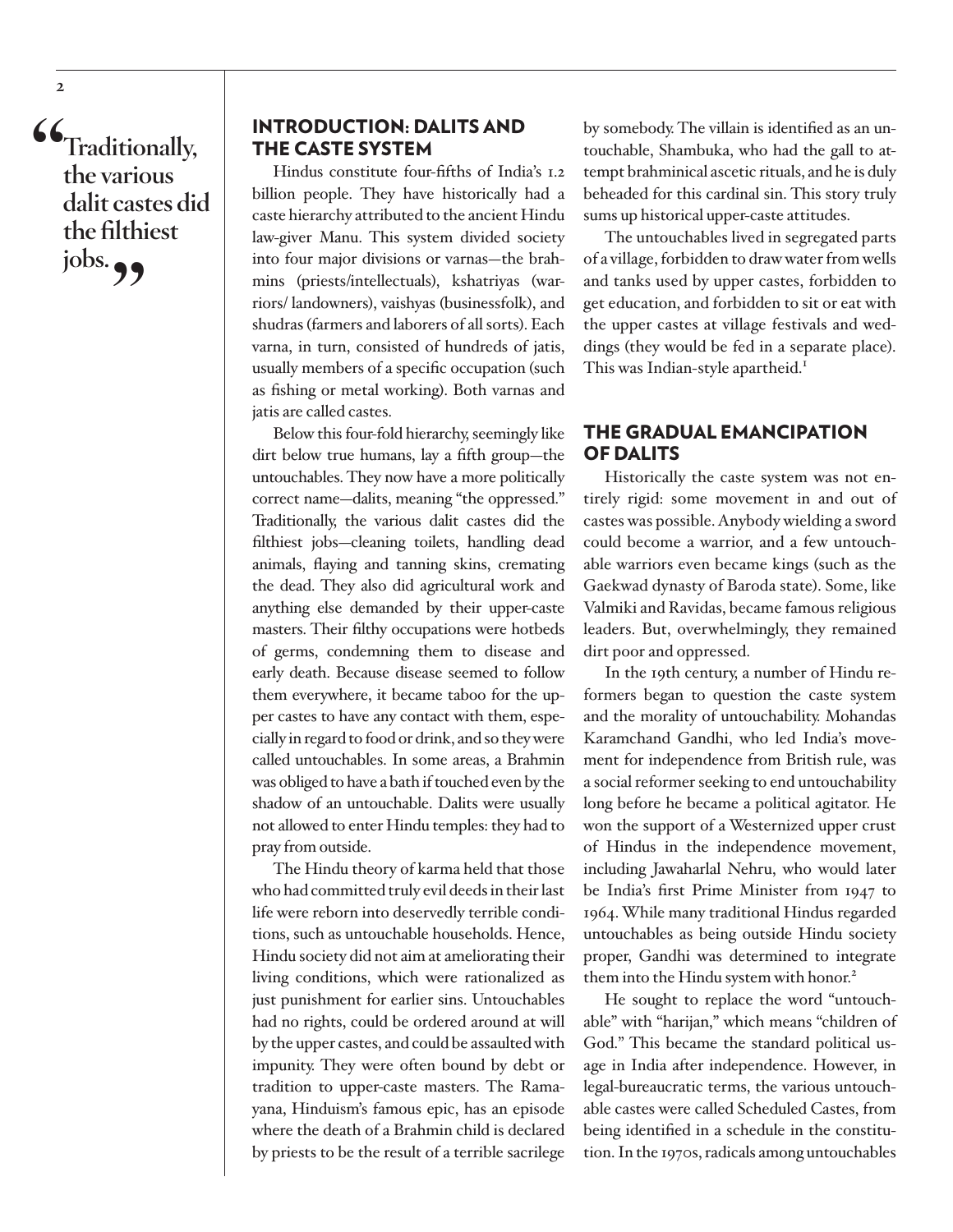found the word "harijan" both hypocritical and patronizing, and started calling themselves "dalits," meaning "the oppressed." This caught on, and so dalit has now become common usage in the media and popular discourse, although "scheduled castes" continues to be the legal-bureaucratic description. Another constitutional schedule defines certain tribes living in jungles and mountains as "scheduled tribes." These, too, are outside the formal Hindu four-tiered caste system, but efforts have been made to integrate them into Hinduism. Many have also converted to Christianity.

A small number of dalits obtained education during British colonial days and were able to break their historical caste bonds. The most important of these was Bhimrao R. Ambedkar, the first dalit to study in Bombay University, Columbia University, and the London School of Economics. He became the national leader of India's dalits in the 1920s and was independent India's first Law Minister in 1947. He played a leading role in molding India's new constitution in 1951. His savage denunciation of caste iniquities helped entrench "reverse discrimination" clauses in the constitution and new laws, such as reservation of seats in proportion to their population share for dalits and scheduled tribes, another historically disadvantaged group, in Parliament, the state legislatures, educational institutions, and—most importantly—in the central and state civil services. Discrimination against dalits was made illegal, but prosecutions were rare, and legislators fully understood that social attitudes would change only gradually.

In the 1950s, Ambedkar converted to Buddhism and urged all dalits to also convert, to escape the caste iniquities of Hinduism. This had very limited success, as did the new political party (Republican Party of India) that he launched. But he inspired later generations of dalit leaders, who in 1983 created the Bahujan Samaj Party (BSP), which became a force to reckon with in India's largest state, Uttar Pradesh. Its one-point program was to destroy the caste legacy of the ancient law-giver Manu. The party also won a few seats in other states. Mayawati (who has no surname), leader of the BSP, has been chief minister of Uttar Pradesh four times, and she has ambitions to become prime minister.<sup>3</sup>

Reservations in the legislatures, civil services, and colleges slowly helped create a thin upper crust of dalits. They reached the upper ranks of politics and gradually formed a middle class of educated professionals and bureaucrats. They were cultivated by the Congress Party as a vote bank, and other parties wooed them, too. This helps explain why, despite their low social status, several dalits became chief ministers, such as D. Sanjiviah in Andhra Pradesh, Bhola Paswan (three times) in Bihar, and the current Bihar Chief Minister Jitan Ram Manjhi. But all these were politically weak leaders, almost puppets, propped up by powerful caste leaders as part of votebank politics. Mayawati was the first dalit to become a powerful chief minister in her own right. Some dalits rose to the top of the foreign service (K. R. Narayanan) and supreme court (K. G. Balakrishnan).

Urbanization helped the progress of dalits, since cities did not have the old-style landowners with serf-like attached laborers. The urban pattern of modern occupations, corporate owners, and anonymity (urban strangers do not know your caste, whereas everyone in a village knows it) eroded the old sanctity and taboos of caste. Yet urbanization has been slow: India remains 68 percent rural even today after 67 years of independence.4

So dalits continued to face widespread discrimination. Indeed, for some decades after independence dalits found it difficult to even vote freely in elections, enter government schools, or visit Hindu temples. Dominant rural castes simply did not accept the equality that the constitution had decreed for dalits, and so legal rights were sometimes worthless in practice. But over the last six decades untouchability has eroded everywhere, above all in urban areas.

A constitutional amendment in 1993 mandated the formation of elected gram panchayats (village-level councils), with the usual quota of seats reserved for dalits. Yet there have been **"Untouchables had no rights, could be ordered around at will by the upper castes, and could be assaulted with impunity.**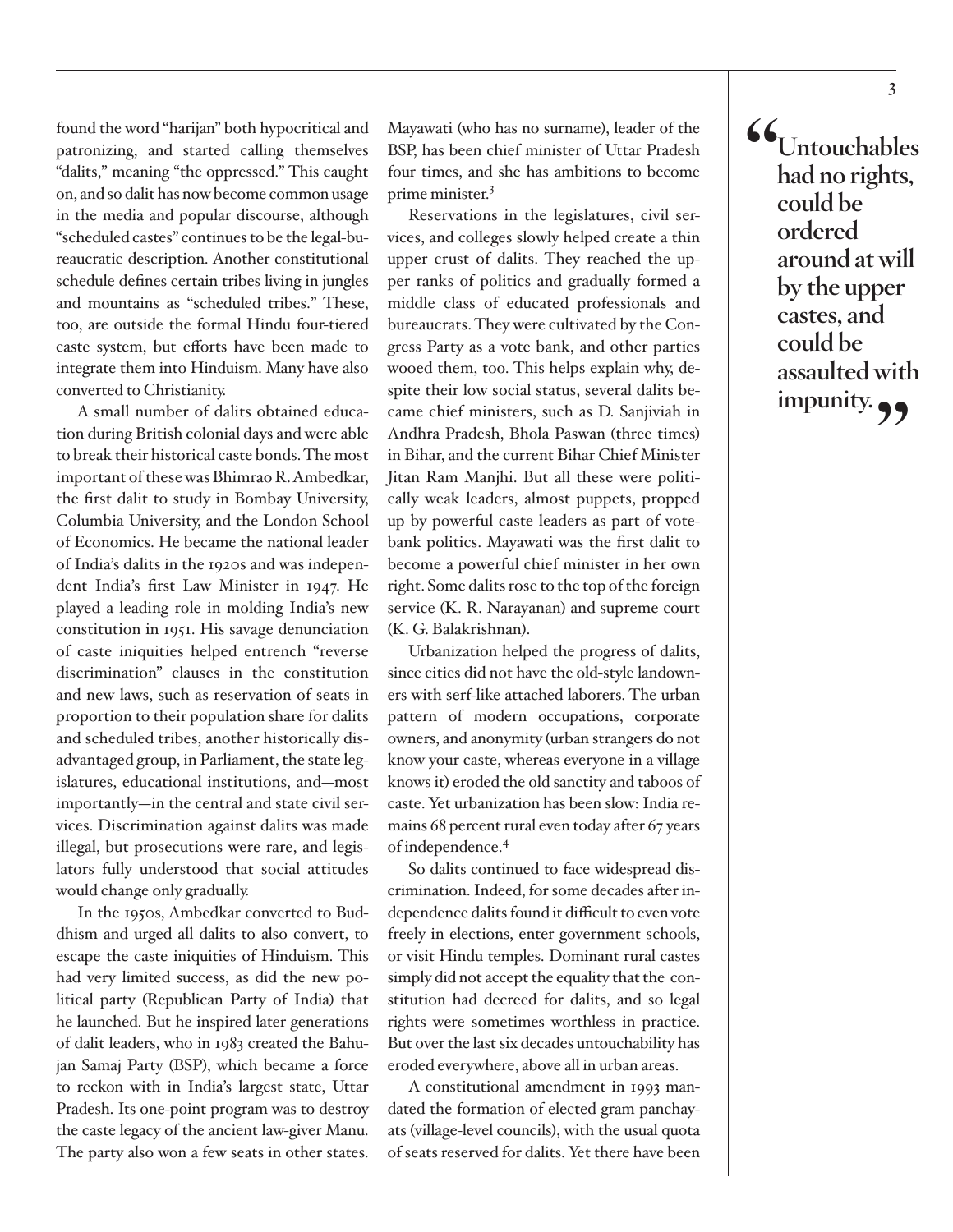**"Social activists tended to be socialists or communists, and they sneered at the notion that markets could achieve what laws and job reservations**  could not. **99** 

**4**

instances where no dalit candidate dared stand, even in reserved constituencies, for fear of upper-caste reprisals. Social progress has been substantial, yet patchy and incomplete.<sup>5</sup>

# SOCIO-ECONOMIC PROFILE OF DALITS

Dalits currently account for around 16.8 percent of the population. Their proportion of reserved seats varies from state to state depending on their population share, but at the central level, 15 percent and 7.5 percent of seats, respectively, are reserved for dalits and tribes (the latter fall outside traditional caste classification and may subscribe to a variety of religions).

The Indian Institute of Dalit Studies is a non-government think tank. One of its recent research papers gives some idea of how poor the economic and social indicators of dalits (SC, or scheduled castes) and tribes (ST, or scheduled tribes) are compared with the rest of the population (see Table 1). Some of the biggest disparities between dalits and the other castes relate to asset ownership per household (\$1,899 versus \$5,193), the proportion in rural areas who are wage laborers (61 percent against 25 percent), and child mortality (39 deaths per thousand births against 22 per thousand). In some indicators, such as rural poverty and child mortality, the tribes are even worse off than dalits. In other indicators the tribes fare better on average, but this cloaks

# **Table 1 Economic and Social Indicators of Caste Groups**

|                                                              | <b>Scheduled Castes</b><br>(Dalit) | <b>Scheduled Tribes</b><br>(Tribes) | Other          |
|--------------------------------------------------------------|------------------------------------|-------------------------------------|----------------|
| Poverty, percent rural                                       | 36                                 | 46                                  | 21             |
| Poverty, percent urban                                       | 38                                 | 35                                  | 21             |
| Infant mortality per 1000 births                             | 83                                 | 84                                  | 62             |
| Child mortality per 1000 births                              | 39                                 | 46                                  | 22             |
| Underweight children*                                        | 21                                 | 26                                  | 14             |
| Assets/household (US\$, at<br>1992 Rupee-US\$ exchange rate) | 1,899                              | 2,033                               | 5,193          |
| Rural laborer, percent                                       | 61                                 | 48.6                                | 25             |
| Urban casual worker, percent                                 | 26                                 | 26                                  | $\overline{7}$ |
| Literacy, percent rural, 2001                                | 51.16                              | 45.02                               | 62.55          |
| Literacy, percent urban 2001                                 | 68.12                              | 69.09                               | 81.80          |
| Registered cases of discrimination<br>$(1992 - 2001)$        | 14,030                             | 876                                 |                |
| Registered cases of atrocities<br>$(1992 - 2001)$            | 81,796                             | 7,645                               |                |

Source: Sukhadeo Thorat and Chittaranjan Senapati, "Reservation in Employment, Education and Legislature—Status and Emerging Issues," Indian Institute of Dalit Studies, Working Paper Series 2, no. 5 (2007).

\*Note: "The percentage of children aged 0–59 months, whose weights are less than two standard deviations below the median weight for age groups in the *international reference population*." That definition comes from the United Nations, "1.8 Prevalence of Underweight Children Under-five Years of Age," http://mdgs.un.org/unsd/mi/wiki/1-8-Prevalence-ofunderweight-children-under-five-years-of-age.ashx.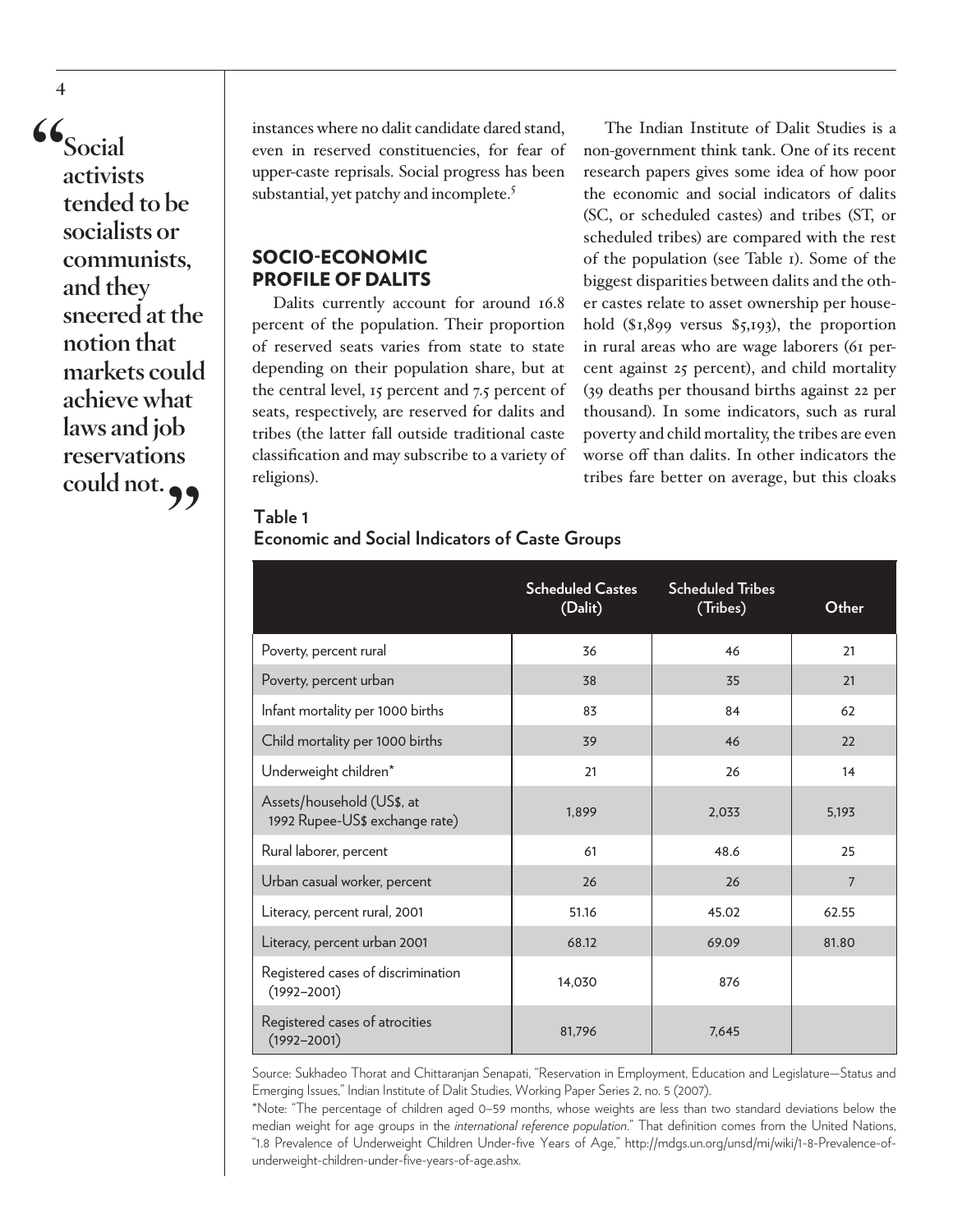huge regional differences. The worst off, by far, are the central Indian jungle tribes; the sub– Himalayan tribes fare much better.<sup>6</sup> Indian laws prohibit discrimination on the grounds of caste or ethnicity. But police stations rarely record complaints of discrimination by dalits and tribes. They are somewhat more likely to record caste-based atrocities (serious crimes). Recorded complaints of atrocities against dalits in 1992–2001 totaled 81,796. The actual number would be vastly higher.7

# THE CHANGES WROUGHT BY THE ECONOMIC REFORMS OF 1991

Politicians and social activists long viewed the ending of caste discrimination as a political and social problem, to be attacked by new laws and reservations. Yet by far the greatest improvements have occurred after 1991, when India decided to abandon its traditional socialism and adopt liberal economic reforms. The greatest social activists tended to be socialists or communists, and they sneered at the notion that markets could achieve what laws and job reservations could not. Yet that has been the case. The new opportunities and fast growth created by economic reform opened up new business spaces for the dalits to occupy. Traditionally, business was taboo for dalits: it was reserved for the upper castes, especially the vaishyas. But today millions of dalits run their own businesses, and a few thousand have emerged as millionaires.

Indian industry has long been represented by the Federation of Indian Chambers of Commerce and Industry (FICCI). But now more than 3,000 dalit businessmen have got together to create the Dalit Indian Chamber of Commerce and Industry (DICCI). Instead of being condemned to live at the bottom of the social ladder, these dalits have become bosses, hiring upper caste workers. This is an unprecedented social revolution.<sup>8</sup>

What accounts for the sea change? Capitalism, says Milind Kamble, chairman of DICCI. He says that as long as dalits lived in semi-feudal villages, they were at the mercy

of upper-caste landowners, who controlled the police stations, bureaucracy, and all other rural institutions, and so could assault dalits with impunity. Rural dalits could not progress beyond agricultural labor and dirty occupations such as cleaning latrines. But once dalits escaped feudal rural conditions and joined the modern market, they were able to break historical caste bonds and occupations, shift to new sorts of occupations, and even become millionaires.<sup>9</sup>

India's socialist policies achieved only slow economic growth for several decades: 3.5 percent per year for three decades after independence. Licenses and permits were required for all economic activity, and the upper castes had the networks and resources to monopolize them. Dalit progress was necessarily slow. But then came the economic reforms of 1991 that dismantled much of the license-permit system and enabled GDP growth and urbanization to accelerate. GDP growth had moved up to 5.5 percent per year in the 1980s, partly because of marginal economic liberalization plus a government spending spree based on unsustainable borrowing. But GDP accelerated to 6 percent per year after 1992 and averaged a record 8.5 percent between 2003 and 2011. This transformed the economic scene.10

In the socialist era, upper-caste networks dominated the economy and did not allow dalit entrepreneurs to break in. But after the 1991 reforms, the cozy quasi-monopolies of the license-permit era disappeared and were replaced by fierce market competition. In the earlier era, business families tended to give orders for supplies and ancillaries only to family members or caste members. But this inefficient patronage system became uneconomic in the new era of fierce competition. What mattered most in the liberalized era was the price—and not the caste—of a supplier, and this eventually cracked the old upper-caste monopoly over business. In many cases companies found it was uneconomic to have fully integrated factories, as was popular in the old era, and so farmed out ancillary and non-core work to others. This included not just component supplies but also

**"Today millions of dalits run their own businesses, and a few thousand have emerged as million**aires.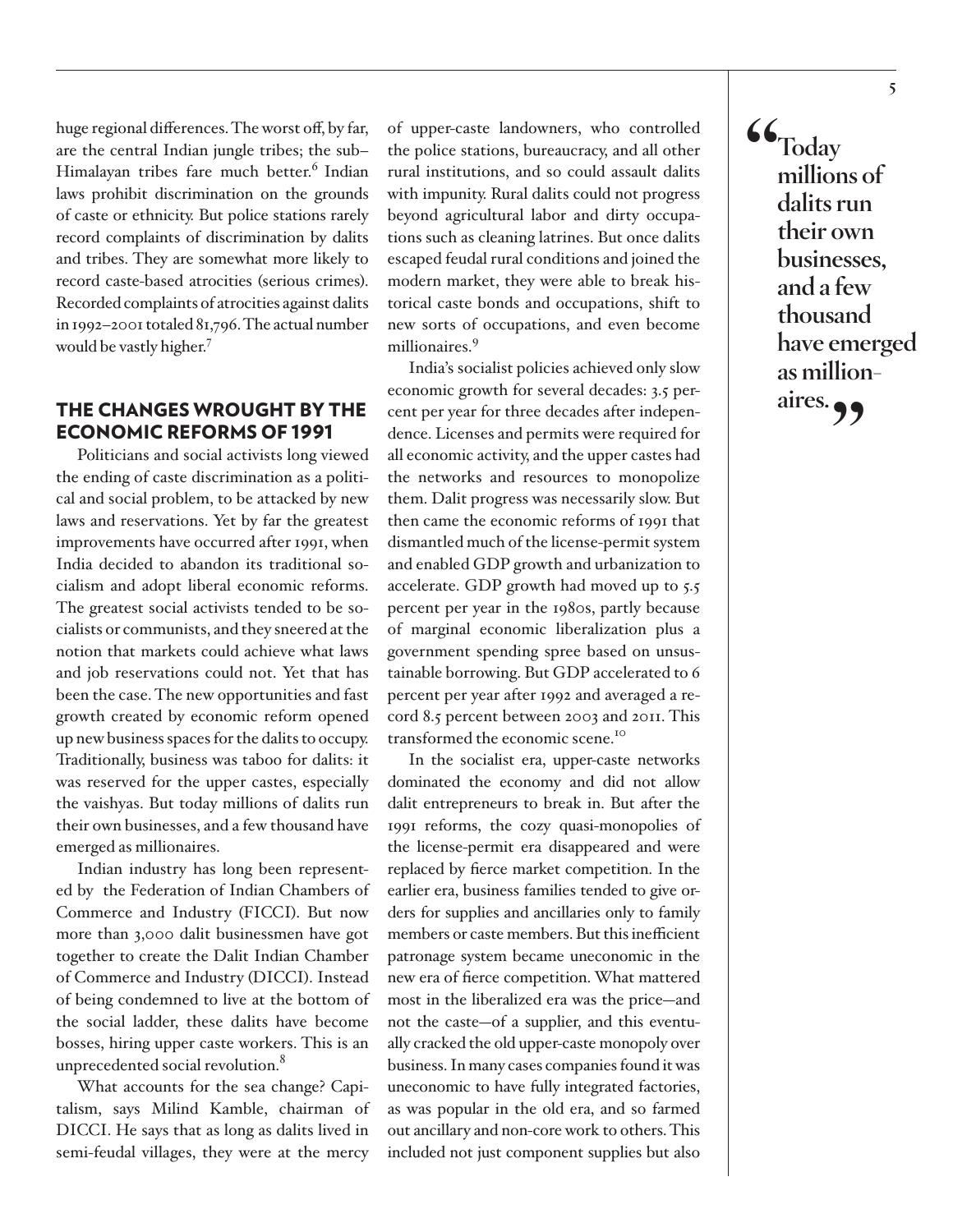**"Dalits have become bosses, hiring upper-caste workers. This is an unprecedented social revolution."**

associated jobs such as transport, maintenance, repairs, catering, security, and other services. Dalit-owned companies are now important suppliers of components to top automobile companies including Honda, Tata Motors, Bajaj Auto, and Hero Corporation.<sup>11</sup> This created a profusion of new opportunities, and dalits were able to move into some of them. The best placed to do so were those who had access to free government education or scholarships, and those whose parents had already moved up modestly in the earlier generation by becoming teachers or bureaucrats. The rise of dalit businessmen and millionaires is very recent, however, so the process has a long way to go.<sup>12</sup>

Confirmation of the improvement in dalit conditions comes from a Columbia University study looking at changes in poverty levels of different castes and religious groups over time. In the seven years between 2004–05 and 2011–12, the all-India poverty ratio declined by 15.7 percentage points. But the poverty ratio of dalits declined much faster, by 21.5 percentage points, while that of scheduled tribes fell 17.0 percentage points. Record GDP growth averaging 8.5 percent per year produced record poverty reduction at the national level, and even faster rates of reduction for the two lowest strata of Indian society, dalits and tribes. The same study shows that poverty also fell significantly in the previous decade, between 1993–94 and 2004–05, when GDP growth had improved to a bit more than 6 percent per year. In this period, all-India poverty declined by 8.0 percentage points, but dalit poverty declined faster, by 9.6 percentage points. In sum, the years after the 1991 economic reforms were unambiguously good for India overall, and especially good for dalits.<sup>13</sup>

# HOW INDIAN VILLAGES CHANGED AFTER ECONOMIC REFORM

Critics have often claimed that India's economic reforms after 1991 have benefited only a thin upper crust, and not the population at large. These critics are not overly impressed by the rise of a few thousand dalit millionaires: what about the hundreds of millions still struggling far below?

The answer has come succinctly in a seminal paper, "Rethinking Inequality: Dalits in Uttar Pradesh in the Market Reform Era," by Devesh Kapur, Lant Pritchett, and two dalit economists, Chandra Bhan Prasad and D. Shyam Babu. This paper reveals a veritable economic and social dalit revolution after 1990 in Uttar Pradesh, India's biggest state. Uttar Pradesh has some of the worst economic and social indicators among all states. It has also long been a sink of caste oppression.

This section of my paper relies heavily on this dalit study, because it is the only one that explores in depth many indicators of discrimination that dalits themselves view as important unexplored facets of discrimination. Normally, the lead of a research team decides what questions should be put into survey questionnaires, with the assistance of other learned scholars. But Devesh Kapur decided that a superior approach would be to ask dalits what they regarded as the most relevant measures of social and economic progress. In this, the two dalit researchers, Chandra Bhan Prasad and Shyam Babu, played an important role. They came up with many questions that had never been asked in earlier surveys, but were key measures of status and dignity from the viewpoint of dalits themselves.

Many dalit researchers in the past had focused on the exploitation of their caste brethren in order to raise public awareness of caste tyranny. But Devesh Kapur's study had no such preconceived agenda. It aimed to measure the social and economic progress of dalits, if any, in Uttar Pradesh. Unlike some earlier surveys, this one did not opt for samples. It sought to cover every single dalit household in two subdistricts (formally called development blocks in India). One subdistrict was in Khurja district, in the relatively prosperous western part of the state. The other subdistrict was in Bilariaganj district, in the backward eastern part of the state. The survey sought to map progress made by these dalit households between 1990 and 2008, and its findings were an eye-opener on the improvement in dalit economic and social status.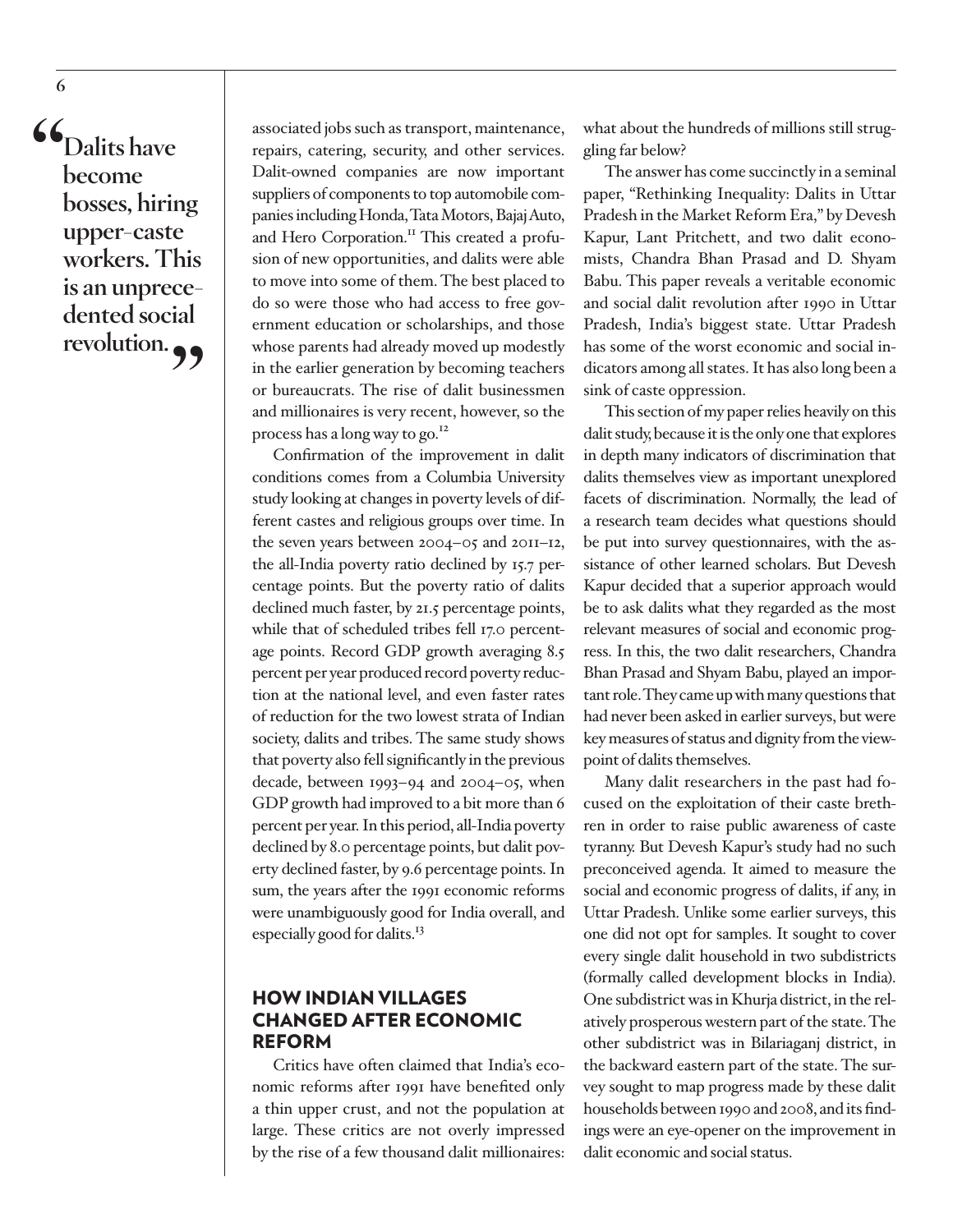#### **Material Improvements**

Historically, dalits lived in mud houses with thatched roofs, but they aspired to live in brick houses. The survey found that the proportion of dalit households with brick houses rose between 1990 and 2008 from 18.1 percent to 64.4 percent in Bilariaganj, and from 38.4 percent to 94.6 percent in Khurja. Earlier, only the upper castes had brick houses, and this was a symbol of high status. So, the near-universality of brick houses for dalits in Khurja by 2008 was an economic and social change of startling dimensions.

TV ownership is another important status symbol in rural India. This was almost zero among dalits in 1990, but by 2008 was up to 22.2 percent in Bilariaganj and 45 percent in Khurja. Cell phone ownership also became a status symbol in the 2000s, when the fast growth of transmission towers spread telephony to most rural areas. In the survey period, cell phone ownership among dalits increased from zero to 36.3 percent in Bilariaganj and from zero to 32.5 percent in Khurja. Their spread was inhibited by the lack of electricity in many villages, a problem assuaged by using truck batteries to charge cell phones in villages at night and taking the batteries to nearby towns to be recharged during the day.

Uttar Pradesh is searing hot in summer, with temperatures well above 100 degrees Fahrenheit. Electric fans are a cheap way of providing relief, but they cannot function in nonelectric villages. Even so, dalit ownership of electric fans rose between 1990 and 2008 from 2.1 to 36.7 percent and from 4.5 to 61.4 percent respectively in the two subdistricts. Bicycle ownership, once dominated by the upper castes, has now become ubiquitous. Among dalit households, it has gone up from 46.6 percent to 84.1 percent in Bilariaganj and from 37.7 to 83.7 percent in Khurja.

A motorcycle is a symbol of high rural power. Once, only the wealthiest and most powerful families could afford these. But dalit ownership of two-wheelers (motorcycles, scooters, and mopeds) has improved from almost zero to 7.6 percent and 12.3 percent respectively in Bilariaganj and Khurja.

Periodic distress, caused by natural disasters or diseases, as well as big spending on social occasions such as weddings, have historically forced dalits to mortgage (and often lose) their jewelry to upper caste lenders. The proportion of dalits mortgaging jewelry has dropped from 75.8 percent to 29.3 percent in Bilariaganj and from 64.6 percent to 21.2 percent in Khurja.

Food used to account for most dalit budgets, so naturally they tended to focus on the cheapest sorts of food to get enough calories needed for manual work. Today, quantity has been replaced substantially by quality in dalit eating habits. They have switched from inferior foods (broken rice, molasses) to superior foods (whole rice, sugar, pulses, tomatoes). In past centuries, many dalits ate just roti (unleavened bread) with spiced chutney for lunch. But between 1990 and 2008, the proportion eating this basic lunch has fallen from 82 percent to just 2 percent in Khurja, and from 82 percent to 9 percent in Bilariaganj. The proportion of dalit children eating the previous night's leftovers has plummeted from 95.9 percent to just 16.2 percent in Bilariaganj. The proportion eating broken rice has fallen from 54 percent to 2.6 percent in the eastern subdistrict, and from 22.7 percent to 1.1 percent in the western subdistrict.

The main protein source of the poor has long been pulses (lentils, beans, and gram). The per capita availability of pulses in India has been falling for decades, since production has not kept pace with population growth. So it's heartening to learn from the survey that the proportion of dalits consuming pulses is up from 31 percent to 90 percent in Bilaraganj, and from 60.1 percent to 96.9 percent in the west. Dalit consumption of packaged salt, cardamom (a relatively expensive spice), and tomatoes has shot up.

Leftist critics of economic liberalization claim that its benefits have bypassed the poor. But in this survey of dalits, 61 percent in the east and 38 percent in the west said their food and clothing situation was "much better." Only 2 percent said their condition was stagnant or worse.

**"Once dalits escaped feudal rural conditions and joined the modern market, they were able to break historical caste bonds and occupations."**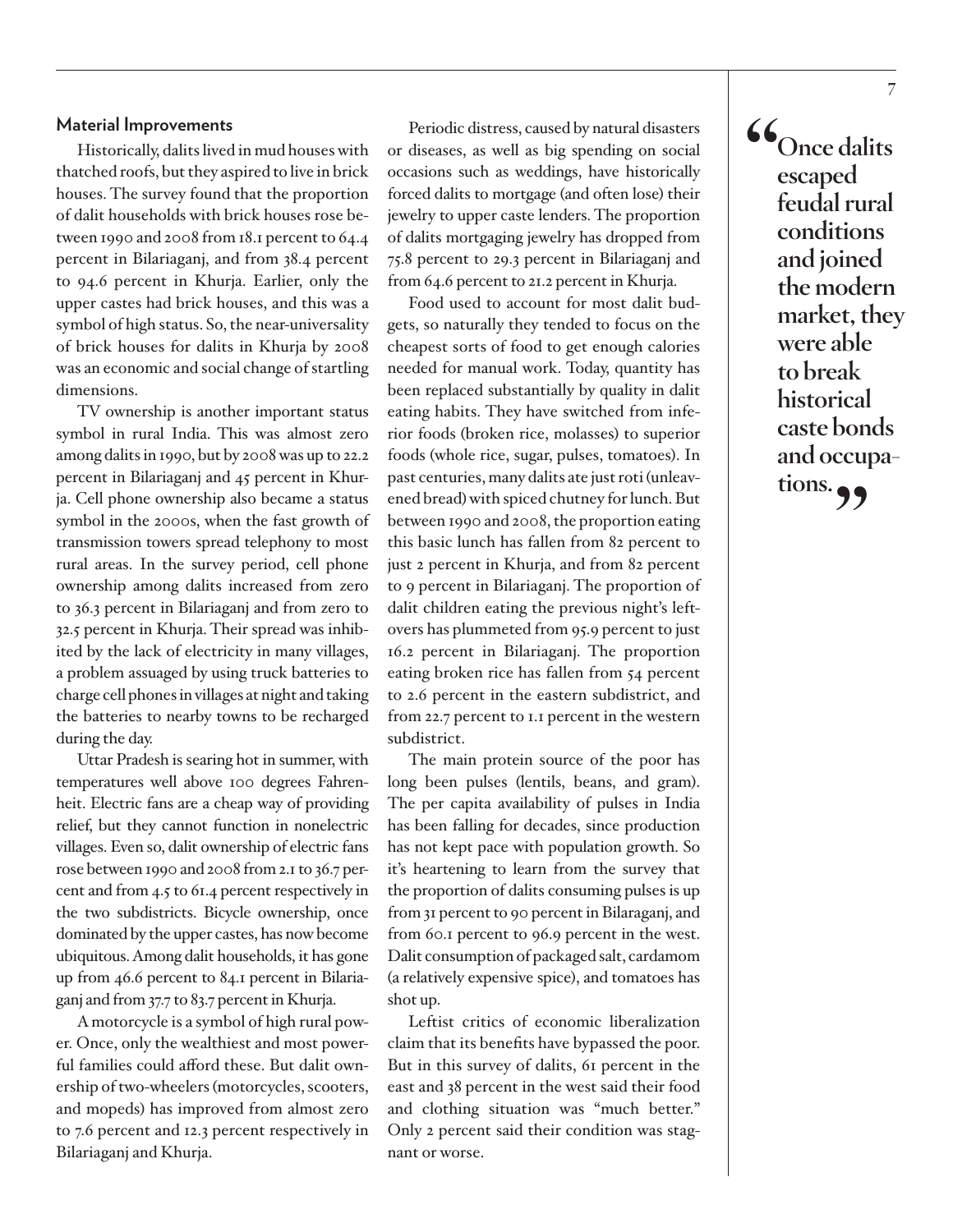$\mathcal{L}_{\ln \text{the}}$ **socialist era, upper-caste networks dominated the economy and did not allow dalit entrepreneurs to break in.** 

The reform era has created new economic opportunities that have facilitated the migration of poor villagers to towns and cities. The old state monopolies in bus transport have also gone, and private buses have greatly improved rural mobility. Many dalit families report that their conditions improved substantially when a family member migrated to a town and started sending home cash remittances. This broke their dependence on the dominant rural castes and enabled them to assert themselves in social and economic fields. The dalit proportion benefiting from remittances from migrant relatives has risen from 14 percent to 50.5 percent in Bilariaganj, and from 6.1 percent to 28.6 percent in Khurja.

More important, dalits were able to shift to new occupations. Traditionally, dalits were either in the dirtiest occupations or were agricultural laborers, often attached to a particular uppercaste landowner as a bonded laborer. But in the reform era, they have been able to diversify into nontraditional work. The proportion running their own business is up from 4.2 percent to 11 percent in the east and from 6 percent to 36.7 percent in the west. The proportion of dalit families in agricultural labor has fallen from 76 percent to 45.6 percent in the east and from 46.1 percent to just 20.5 percent in the west.

What has driven these changes? The dalits themselves say it began 10–15 years ago, in the reform era. Uttar Pradesh has lagged well behind other states and is among the slowestgrowing states. Yet in the highest growth years between 2003–04 and 2010–11, the state's GDP growth averaged 6.6 percent per year. This was well below the national average of 8.8 percent, but it was nevertheless a notable feat by international standards. Dalits have shared in this rising economic prosperity.<sup>14</sup>

#### **A Social Revolution**

Even more important than economic improvement has been the social revolution facilitated by two decades of economic reform. Many dalits in the survey emphasized that they viewed their improved social status as more important than their improved economic status. They could now look the upper castes in the

eye, demand their rights, and stand as equals.

In material terms, inequality (technically measured by the Gini coefficient) in poor states such as Uttar Pradesh (UP) has always been low. The big problem has been social inequality, underpinned by caste tyranny. The good news is that social inequality is being transformed in the state.

Traditionally, dalits were seated separately (sometimes in a remote courtyard) at social occasions such as weddings to avoid "polluting" upper-caste guests. The practice of separate seating at upper-caste weddings is down from 77.3 percent to 8.9 percent in eastern UP, and from 73.1 percent to 17.9 percent in western UP.

Caste taboos earlier prohibited the upper castes from accepting food or water from dalits. But between 1990 and 2008, the proportion of non-dalits accepting food and water at dalit households rose from 1.7 percent to 72.5 percent in the east and from 3.6 percent to 47.8 percent in the west.

Many dalits in eastern UP were locked into the halwaha (bonded labor) system, which Jagjivan Ram (former dalit deputy prime minister of India) once called "a remnant of slavery." This has virtually disappeared: the proportion of dalits in the halwaha system is down from 32.1 percent to 1.1 percent.<sup>15</sup>

Traditionally, dalits did not own agricultural land. That changed gradually and very modestly when land reforms were introduced after independence in 1947. But between 1990 and 2008, the proportion of dalits depending on their own land has risen from 16.6 percent to 28.4 percent in the east, and from 50.5 percent to 67.6 percent in the west.

Another important social development is that dalits have started leasing land from the upper castes. Many upper-caste families have started migrating to towns and have little interest in farming, and so are willing to lease their land to the highest bidder, which in the new era can mean dalits, too.

Dalits who were once laborers on upper-caste land are increasingly able to negotiate tenancy based on a share of the crop. The proportion of dalits in sharecropping is up from 16.7 percent to

**8**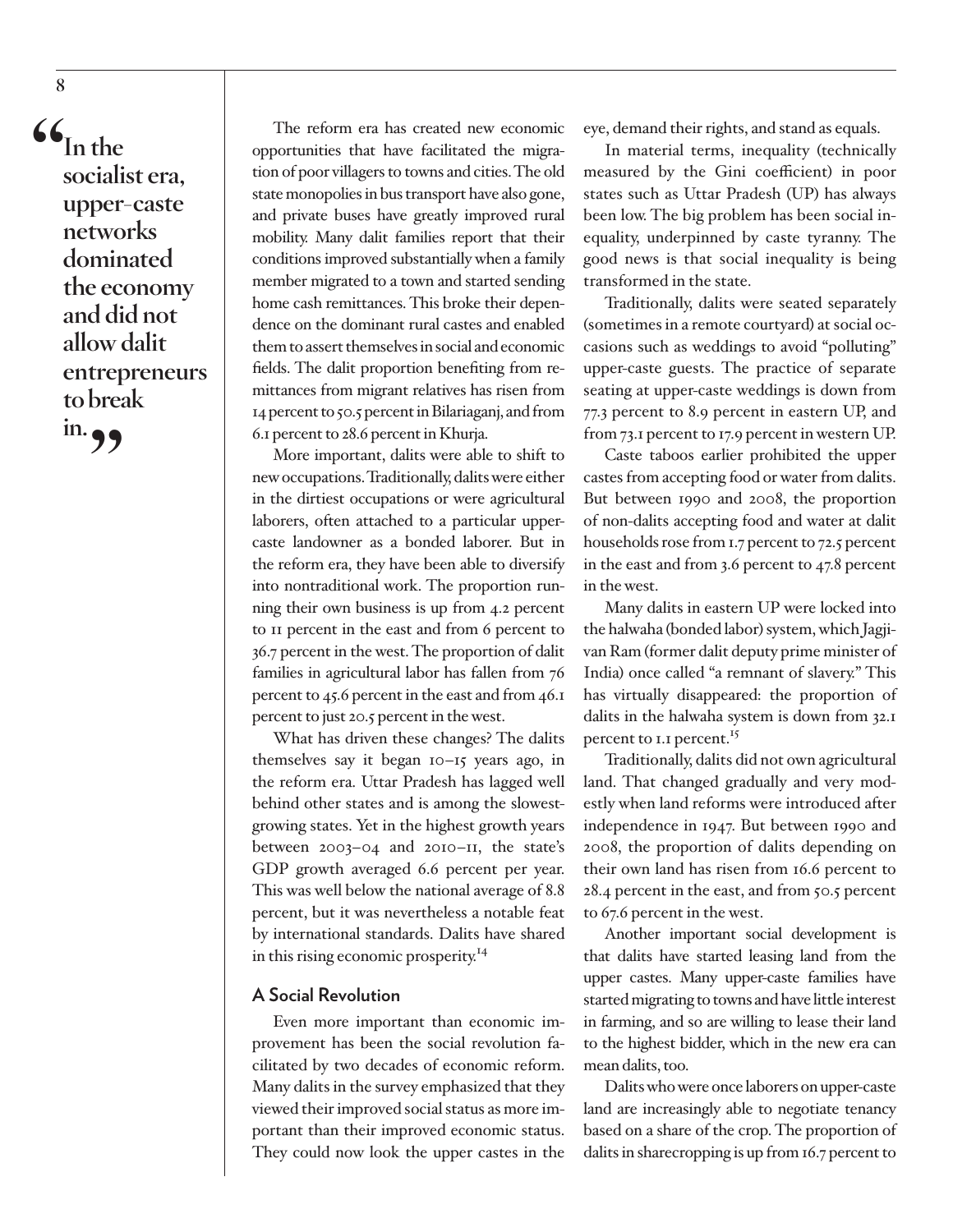31.4 percent in the east and from 4.9 percent to 11.4 percent in the west.

Once, dalits plowed the land of upper castes with bullocks. Today, dalit landowners and sharecroppers are hiring upper-caste drivers of tractors to plow their land. This constitutes a huge social change: it was unthinkable earlier for the upper castes to be hired by dalits.

The proportion of dalit families working locally as masons, tailors, or drivers—all nontraditional occupations—is up from 14 percent to 37 percent in the east and from 9.3 percent to 42.1 percent in the west. Even more revolutionary is the rise of dalit business families, from 4.2 percent to 11 percent in the east and from 6 percent to 36.7 percent in the west. Being a dalit shopkeeper was historically impossible: goods touched by a dalit would not be bought by upper-caste families. The greatest caste pollution related to food and drink, so dalits could not dream of opening restaurants or juice stalls. Today, dalits have started running not just shops, but even restaurants.

Formerly, non-dalit and government midwives rarely came to dalit homes for deliveries, but the proportion is now up from 3.4 percent to 53.4 percent in the east, and from zero to 3.6 percent—still very low—in the west. Dalit households where most or all kids go to school are up from 28.8 percent to 63.4 percent in the east and from 21.7 percent to 65.7 percent in the west. Girls' schooling is up from 10 percent to 58.7 percent in the east and from 6.8 percent to 56.9 percent in the west.

Items such as toothpaste, shampoo, and bottled hair oil may seem commonplace in urban areas, but in villages only the upper castes used them. For dalits, it is a matter of dignity and pride to match upper-caste consumption patterns. Dalit consumption of these items has soared.

For centuries, the upper castes ate superior cereals (rice and wheat) while dalits ate coarse grains (sorghum, millet), which were also fed to cattle. Animals and dalits shared the same diet, and were on a different plane from caste Hindus. Dress habits were different, too, and in some regions different castes wore clothes

of a specific color or pattern to facilitate easy identification. But most rural dalits now eat superior cereals, too. Modernization has brought in new dress habits, and in some villages dalits match the upper castes in wearing jeans and Tshirts. This may not look like transformative change to the modern eye, but to the dalit eye the change is truly revolutionary.<sup>16</sup>

Earlier, only one-third of dalits in the east and virtually none in the west used cars or Jeeps for wedding processions, but today virtually all do. The proportion serving laddoos (an Indian dessert) to wedding parties has risen from 33.6 percent in the east and 2.7 percent in the west, to almost 100 percent in both cases.<sup>17</sup>

Political parties claim credit for providing job reservations for dalits in government services. These have certainly helped. Yet the survey shows that the proportion of dalit families with a member in government service has actually fallen from 7.2 percent to 6.8 percent in the east, and risen marginally from 5 percent to 7.3 percent in the west. Clearly, job reservation has not launched the state's social revolution; economic liberalization has.

Despite these heartening improvements, dalits are still discriminated against widely, and are far from achieving equality in status or income. Caste oppression is still a fact of life. Nevertheless, the changes in UP are radical. Dalit villagers themselves confirm that these changes occurred after 1991.

# MAYAWATI: THE CONTROVERSIAL DALIT CHIEF MINISTER WHO RAISED HER COMMUNITY'S **STATUS**

The impact of reforms after 1991 was buttressed by the emergence of the BSP as a strong political force in the state. Its rise was spearheaded by Mayawati, the most formidable dalit politician ever. She ruled only briefly as chief minister in shaky coalitions with the Bharatiya Janata Party and other parties in 1995, 1997, and 2002–03. But in 2007–12 she emerged with a majority in her own right and asserted herself so strongly as to be called dictatorial. She

**"The years after the 1991 economic reforms were unambiguously good for India overall, and especially good for dalits."**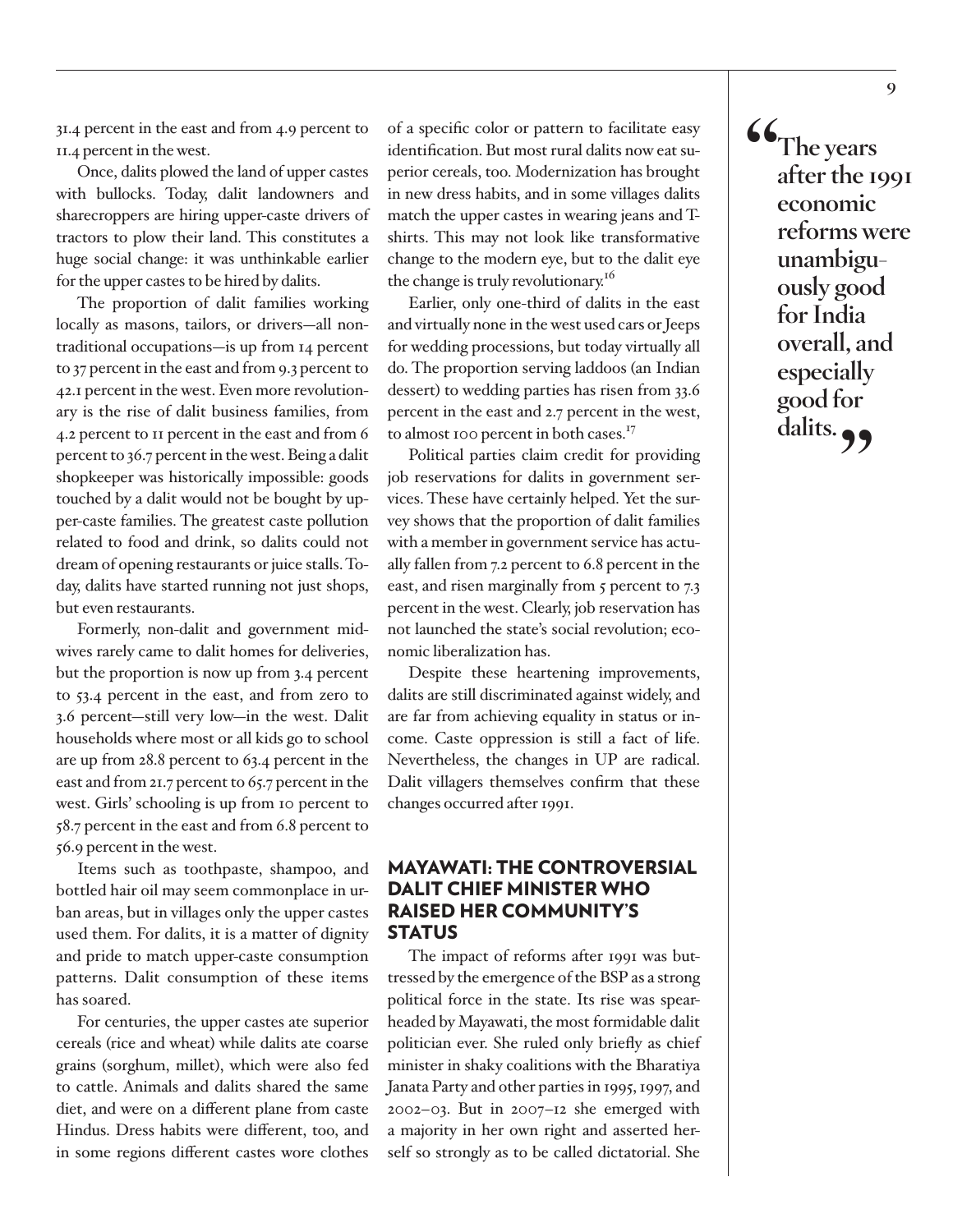**"The practice of separate seating for dalits at upper-caste weddings is**  down.<sub>99</sub>

transferred thousands of civil servants to minor positions if they did not fall in line, ensuring complete subservience. She is widely accused of phenomenal corruption, and has held fancy birthday parties where she was garlanded with thousand-rupee notes. She has acquired enormous assets, claiming they are all gifts from admirers, and pays huge sums in income tax. But critics say this is pure extortion money. She is currently facing prosecution for having assets disproportionate to her income. However, several other politicians face similar charges, and have not lost their political clout since convictions beyond all appeals are rare.<sup>18</sup>

Most other politicians seek to hide their illgotten wealth, but Mayawati glories in it. Her dalit followers view her wealth as a symbol not of corruption, but dalit empowerment: she has beaten the upper castes at their own corrupt game. Her self-declared assets rose from \$3.53 million before the 2004 general election to \$12.59 million before the UP election in 2007. This made her far richer than other chief ministers such as Prakash Singh Badal (\$2.23 million), Karunanidhi (\$5.33 million), or Chandrababu Naidu ( $$5.08$  million).<sup>19</sup>

Her rise to chief ministership and her aggressive promotion of dalit rights and interests have helped change the social climate. She insisted from her first term that civil servants focus on implementing legal and social entitlements—including access to temples and village wells—that dalits were entitled to on paper but denied in practice. This enabled hundreds of thousands of dalits to obtain formal titles to land they had long held without clear title. She ordered the building of statues of dalit icon B. R. Amedkar in villages and towns across the state, arguing that earlier all statues had been of upper-caste politicians. She went on a veritable building spree when she was in complete power in 2001–12, building hundreds of parks with statues and monuments to dalit leaders as well as the Buddha (as mentioned, Ambedkar had persuaded millions of dalits to convert to Buddhism to escape Hindu caste oppression). Dalits provide solid backing to Mayawati, but she has also sought to get the support of other

castes in a rainbow coalition. Dalits say her rise has helped them hold their heads high and stand up to the upper castes.<sup>20</sup>

Mayawati is certainly not a classical social reformer. She stands accused of dictatorial tendencies and high corruption. But other parties also face charges of high corruption. Unlike the others, Mayawati provided dalits with access to power networks and political favors that were earlier limited to the upper castes. In some important ways, this has buttressed the gains already being made through economic reform.

#### MEET SOME DALIT MILLIONAIRES

*The Economic Times*, India's top financial daily, ran a series of articles on dalit entrepreneurs in 2011 to highlight their emergence. Many more stories of dalit success have been related in two books, *Dalit Millionaires*, by Milind Khandekar,<sup>21</sup> and *Defying the Odds*, by Devesh Kapur, Chandra Bhan Prasad, and D. Shyam Babu.<sup>22</sup> These tales show that many millionaire dalits came from lower-middle-class families, got a decent education, and then made good. But a few came from laborer families.

The biggest dalit millionaire is Rajesh Saraiya. He came from a middle-class dalit family and got a scholarship to study engineering in Russia. The Soviet Union collapsed during his stay, and he began to do odd jobs there. He became a translator for steel baron L. N. Mittal, who negotiated the acquisition of a major steel plant in Kazakhstan. Saraiya learned the tricks of steel trading from Mittal, branched out on his own into metals trading, and flourished. Today he is worth more than  $$400$  million.<sup>23</sup>

Bhagwan Gawai worked as a construction laborer as a boy in Mumbai. But he completed school and college, and then joined an oil company, Hindustan Petroleum Corporation Limited (HPCL). He was discriminated against by high-caste colleagues, sued HPCL on grounds of caste discrimination, and won. Later, HPCL posted him in Dubai, where he acquired Arab friends who later became his partners in a trading business. This business now has a turnover of \$20 million.<sup>24</sup>

**10**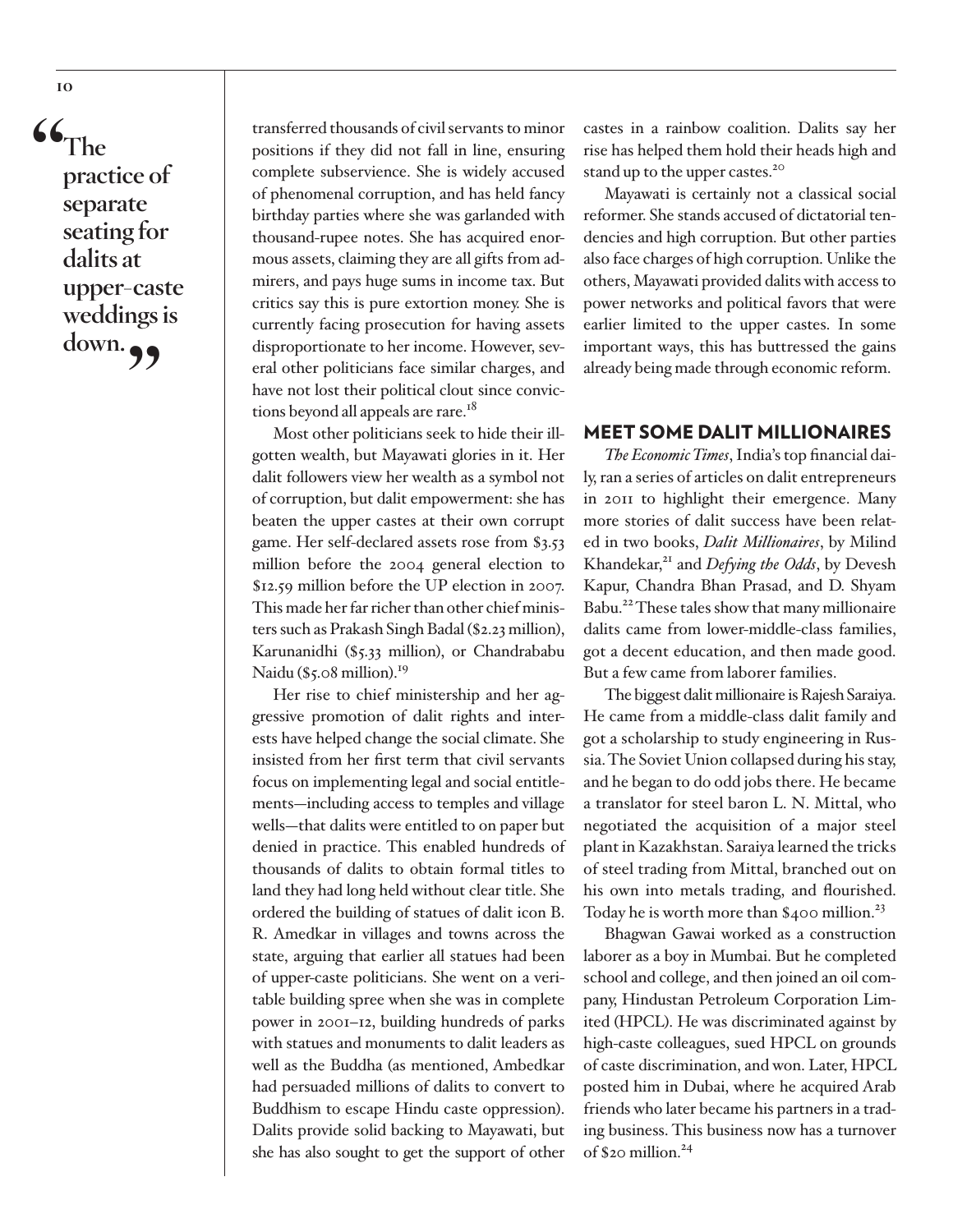Sukesh Rajan came from a family of Musahars, or rat-catchers, who traditionally hunted and ate rats. His parents educated him and wanted him to become a civil servant, but he flunked the exams. He then had an epiphany. He knew slum-dwellers couldn't afford standard packs of spices costing 10 rupees apiece. Why not sell them tiny one-rupee sachets? He started small, but sales soon soared. He diversified into packaged roasted sattoo (gram flour), eaten by laborers. Sattoo also sold well to urban youngsters as a health food. Today he employs over 100 people and aims for sales of \$161 million in five years.<sup>25</sup>

Rajendra Gaikwad started by buying and selling old newspapers. He then got a job at a pest-control unit. He later drove an auto-rickshaw while working part-time at a pest-control company. A poultry farm asked the company to eliminate rats in its farm, but the owner refused, saying that was a dalit's job. Gaikwad offered to do the job. When he succeeded, other orders poured in. He diversified into controlling other pests and expanded fast. Today his company is multinational, with one branch in Singapore and another planned in Thailand.<sup>26</sup>

Ashok Khade was born in a mud hut, the son of an illiterate cobbler. He started work as a welder's apprentice at Mazagon Docks at \$1.13 per month. In time, he and his brother used their welding skills to create a company that fabricated oil-drilling platforms, jackets, and rigs. They made their reputation by completing a five-month order in three months, and they now employ 4,500 workers, including 150 engineers. $27$ 

Sushil Patil's father, a laborer in a defense factory, gave his son a college education, persuading the college dean to waive the final year's fees, which he could not afford. Sushil graduated and got various jobs, after which he started his own business. He failed in a series of ventures. But he persevered, and ultimately set up Indo Engineering Project Corporation, a company providing engineering procurement and construction services. It now has revenues of  $\frac{45}{10}$  million per year.<sup>28</sup>

Balu (he has no surname) is not among the biggest dalit businessmen, but he has an amusing story to tell. He has tried varied businesses, often with indifferent results, and now manufactures soldering equipment. He had great difficulty finding a wife through India's normal system of arranged marriages: 32 parents of marriageable girls rejected him because his business prospects looked so shaky. But he has finally triumphed: today he has revenues of \$400,000 per year, and a wife, too.<sup>29</sup>

Milind Kamble, son of a school teacher, got educated and became a civil engineer. After working briefly for contractors, he became one himself. His company, Fortune Construction, has revenues of over \$19 million per year. Earlier, dalits were typically laborers in construction companies, but Kamble is part of a new breed of dalits that have become owners of construction companies, too.30

# A COUNTERVIEW FROM HARVARD

Three Harvard researchers have questioned whether dalit business has really prospered in the reform era. The researchers examined data from the Economic Censuses of 1990, 1998, and 2005, which are supposed to cover all nonagricultural enterprises in India. They find that the share of dalits in business ownership has stagnated or declined marginally—it was 9.9 percent in 1990, 8.5 percent in 1998, and 9.8 percent in 2005. In all three years, it was well below the 16.5 percent share of dalits in the population, a measure of their underrepresentation in business.31

How is this to be reconciled with the plain fact that thousands of dalit millionaires have emerged where none existed before? There is no evidence that the millionaires surveyed had any special connections or characteristics distinguishing them from economic trends affecting all dalits. One hypothesis could be that economic reforms have enabled businessmen of all castes to soar, and so dalit businessmen are faring much better today without actually increasing their share of business ownership. This would still be a welcome outcome. But this hypothesis seems flatly contradicted by **"Today, dalit landowners and sharecroppers are hiring upper-caste drivers of tractors to plow their l**and.  $\rightarrow$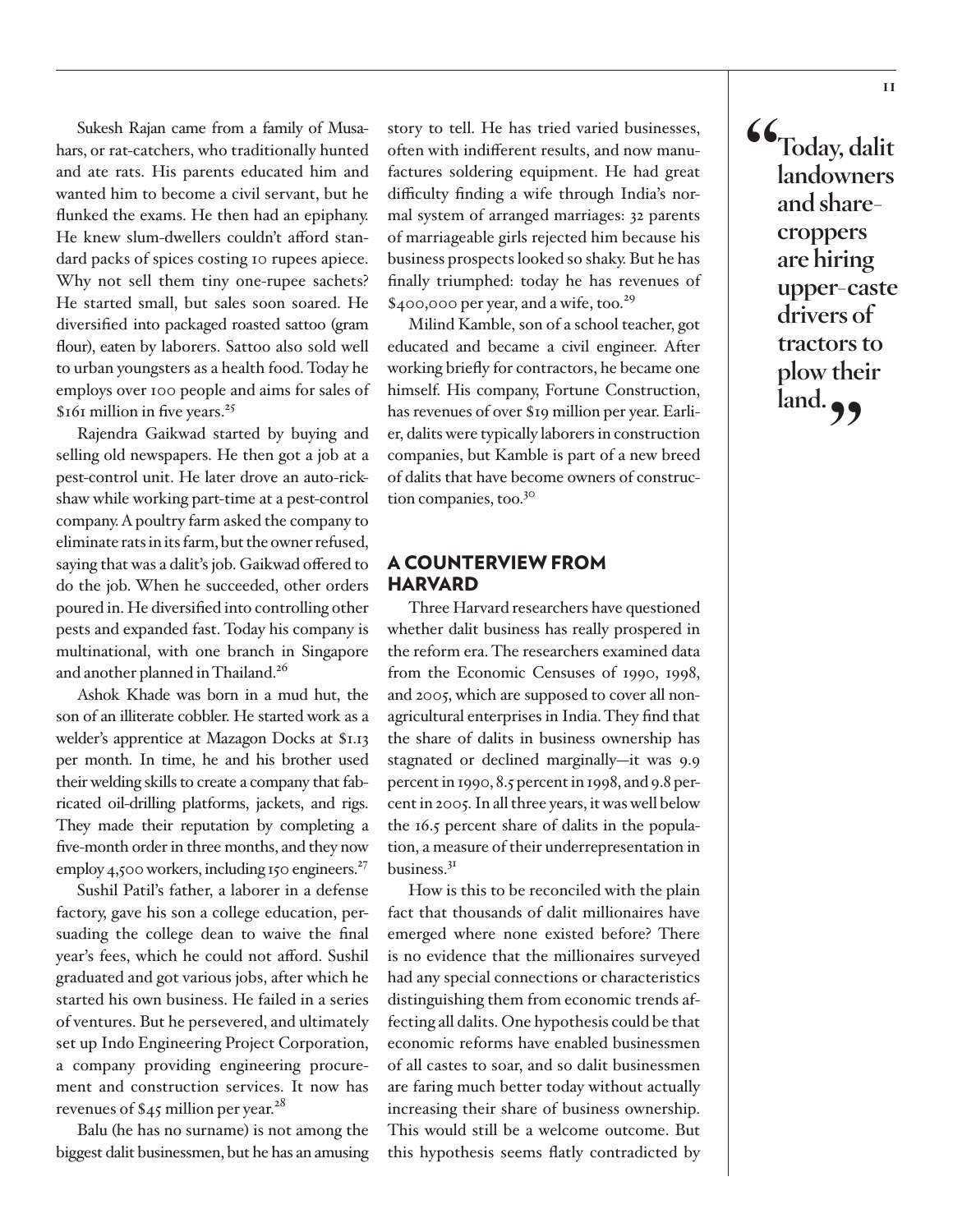**"When liberalization opens the gates for multinationals to enter, this also opens the gates for dalits."**

the study of Devesh Kapur and others in Uttar Pradesh showing that the proportion of dalits running their own business has increased from 4.2 percent to 11 percent in Bilariaganj and from 6 percent to 36 percent in Khurja. These are major changes, especially in the latter case. Moreover, Kapur's study showing sharp increases in business ownership of dalits is consistent with the increases in ownership of expensive durable goods such as motorcycles and scooters by dalits.

Another plausible explanation, albeit a sobering one, may be that the Economic Censuses are totally unreliable. Certainly it has been alleged that official surveyors cook up a lot of data, spending their time sitting in coffee houses instead of actually making the huge effort needed to identify and cover all enterprises. The introductory chapter of *Defying the Odds*  says "most dalit entrepreneurs we surveyed said they were never approached by enumerators of the Economic Census, the only official instrument that supposedly gathers information on entrepreneurs."32 If the Censuses fail to cover most of the prominent millionaires surveyed in the book, can they be relied on to provide data on tiny one-person enterprises in rural areas, often run from residential premises? Would badly trained, badly motivated surveyors have the initiative and time to locate all small enterprises? Very possibly no.

Besides, many dalit entrepreneurs are reluctant to publicize their caste, fearing that this might hurt their businesses. So, even those dalit-owned businesses actually contacted by census surveyors may have given incorrect information on caste ownership. At this stage we can only say that more research is required to explain the gap between the census data on the one hand and research studies at the grassroots and millionaire level on the other hand.

# HOW ADAM SMITH BEAT MANU, THE HINDU CREATOR OF CASTE

Chandra Bhan Prasad is mentor and adviser to the Dalit Indian Chamber of Commerce and Industry, organized by Milind Kamble in 2010.

By 2014 it had 3,000 members with combined sales of half a billion dollars, and researchers were told that the chamber expects to double this figure within five years. In a TV interview in 2013, Kamble and Prasad explained how they thought capitalism was destroying the caste system and enabling dalits to break into areas that were traditionally taboo. They acknowledged that the constitutional scheme of reservations for dalits in educational institutions and the civil services had improved dalit conditions and produced a small dalit middle class. But they add that for a real share in power and wealth, dalits need to be prominent and successful in business, too.<sup>33</sup>

Prasad was educated at Jawaharlal Nehru University, a hotbed of leftist thinking, and in his youth joined Maoist insurrectionists seeking to overthrow the current system. But as the consequences of economic reform unfolded, he changed direction totally. "Earlier, we held a belief that only an individual (Maoist) can liberate society. Now we see that there is an economic process, that capitalism is changing caste much faster than any human being." He decided that dalits should cease looking at capitalism as the tyranny of the rich business castes, and instead view it as a wrecker of the caste laws of Manu. Capitalism was a force multiplier of other legal and political efforts to end caste oppression. "Dalits don't succeed in villages. Dalits don't succeed in traditional trades (monopolized by upper castes). That's why we say bring in Foreign Direct Investment . . . and destroy this traditional system where dalits can't even step in."34

In India, many old-time industrialists in the 1990s constituted the Bombay Club, opposing rapid economic reform or globalization on the ground that foreigners would decimate Indian businesses. The insight of Kamble and Prasad is that such destruction of old money by global capitalism will actually facilitate a social revolution by destroying upper-caste strongholds. When liberalization opens the gates for multinationals to enter, this also opens the gates for dalits. According to Prasad, "Capitalism cannot survive without finishing feudalism and destroying caste.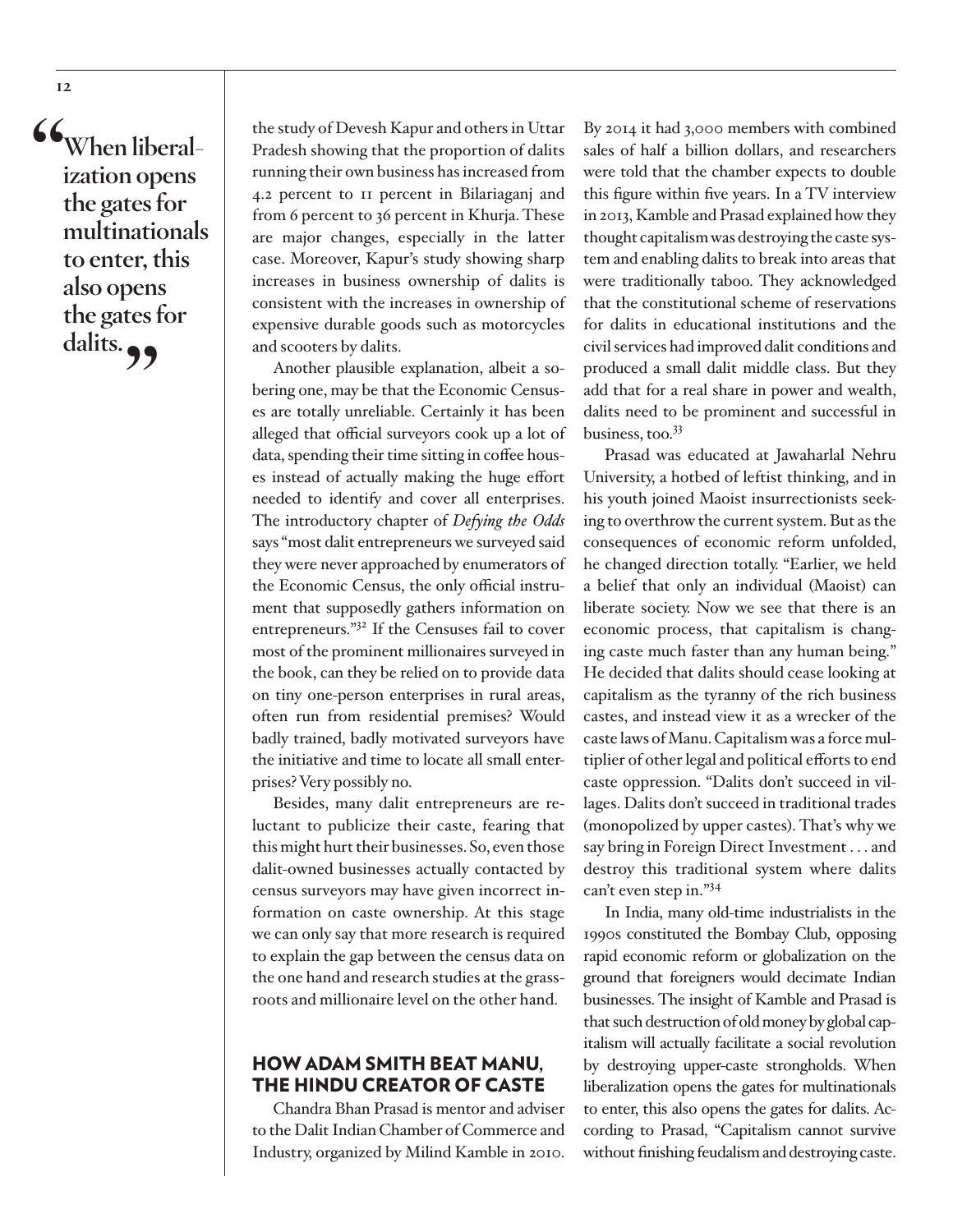It is in the interest of capitalism to destroy caste, and that is happening, whether we like it or not."35

Kamble says his two sources of inspiration for launching DICCI were Ambedkar and black businesses in the United States. Kamble reasoned that the conditions of blacks in the United States were once comparable to that of dalits in India. But now stories galore are told of successful black businessmen. While most poor dalits viewed business as the preserve of rich exploiters, Ambedkar wrote about the potential of capitalism to break the shackles of the caste system through its inherent creative destruction. Indian socialists headed by Nehru emphatically rejected his theories and brought in the license-permit raj instead. The political process and educational preferences in colleges had no doubt helped raise the legal and social status of blacks. But their rise in business was not caused by reverse discrimination. Free markets in the United States created conditions for black businessmen to become millionaires in their own right, without props from the government. The highest net-worth black capitalist was Robert Johnson, owner of the BET [Black Entertainment Television] television channel. But blacks also rose to the top of the biggest corporations. These included Richard Parsons of Citibank, Ken Chenault of American Express, and Don Thompson of McDonalds.<sup>36</sup>

Kamble concluded that Indian dalits could do exactly what American blacks had done. In India, as in the United States, reverse discrimination and democratic politics would be the initial steps in providing fundamental caste equalities, enabling a dalit middle class to rise despite much continuing discrimination. But the next step, of empowering dalits to rise to the top of the commercial class, required the forces of capitalism to demolish old institutions and business networks, and open up space for the formerly oppressed. This insight inspired Kamble to set up DICCI, both to demonstrate that caste had nothing to do with business acumen and to provide mentoring to up-and-coming dalit businesspeople.37

Historically, dalits were indigent job seekers, but the DICCI seeks to convert dalits into jobgivers, not just seekers. Kamble lays great stress on creating businesses where dalits employ upper-caste workers, destroying the traditional caste relationships. He says, "Adam Smith is the enemy of Manu, and so capitalism is a great ally of dalits in ending Manu's rule."38

# NEW DEVELOPMENTS FOR DALIT BUSINESS

Historically dalits had no financial capital and no access to the financial networks monopolized by the upper castes. Banks and other financial institutions demanded collateral for loans, and dalits had little or no collateral. The rise of a small dalit middle class made it possible for its members to launch businesses using the savings and assets of relatives and friends. Yet the future of dalit business depends significantly on improved access to financial capital.

In 1989, the government set up the National Scheduled Castes Finance and Development Corporation (NSFDC) to provide capital, training, and mentoring. Until 2013, the NSFDC disbursed an average of \$484 per borrower to 860,000 dalits. The sums were trivial, and there is no evidence that they met the actual needs of dalits. Not a single dalit businessman listed in *Defying the Odds* obtained any finance from the NSFDC. Indeed, the NSFDC came under the jurisdiction of the Ministry of Social Justice, not the Ministries of Finance or Industry, revealing the condescending, noncommercial mindset of the government in such matters.<sup>39</sup>

The DICCI decided in 2013 to tackle the problem by launching a dalit venture capital fund that would raise \$80 million to finance small businesses run by dalits and tribesmen. This aimed to be a fully commercial venture. Indeed, it aimed, rather optimistically, to provide investors with a commercial 25 percent pre-tax internal rate of return, comparable with the returns mutual funds aim to garner from top companies in the stock market.<sup>40</sup>

However, investors were not exactly excited, so the fund has not yet managed to raise all the money it aimed to. But politicians sat **"Empowering dalits to rise to the top of the commercial class required the forces of capitalism to demolish old institutions and business networks."**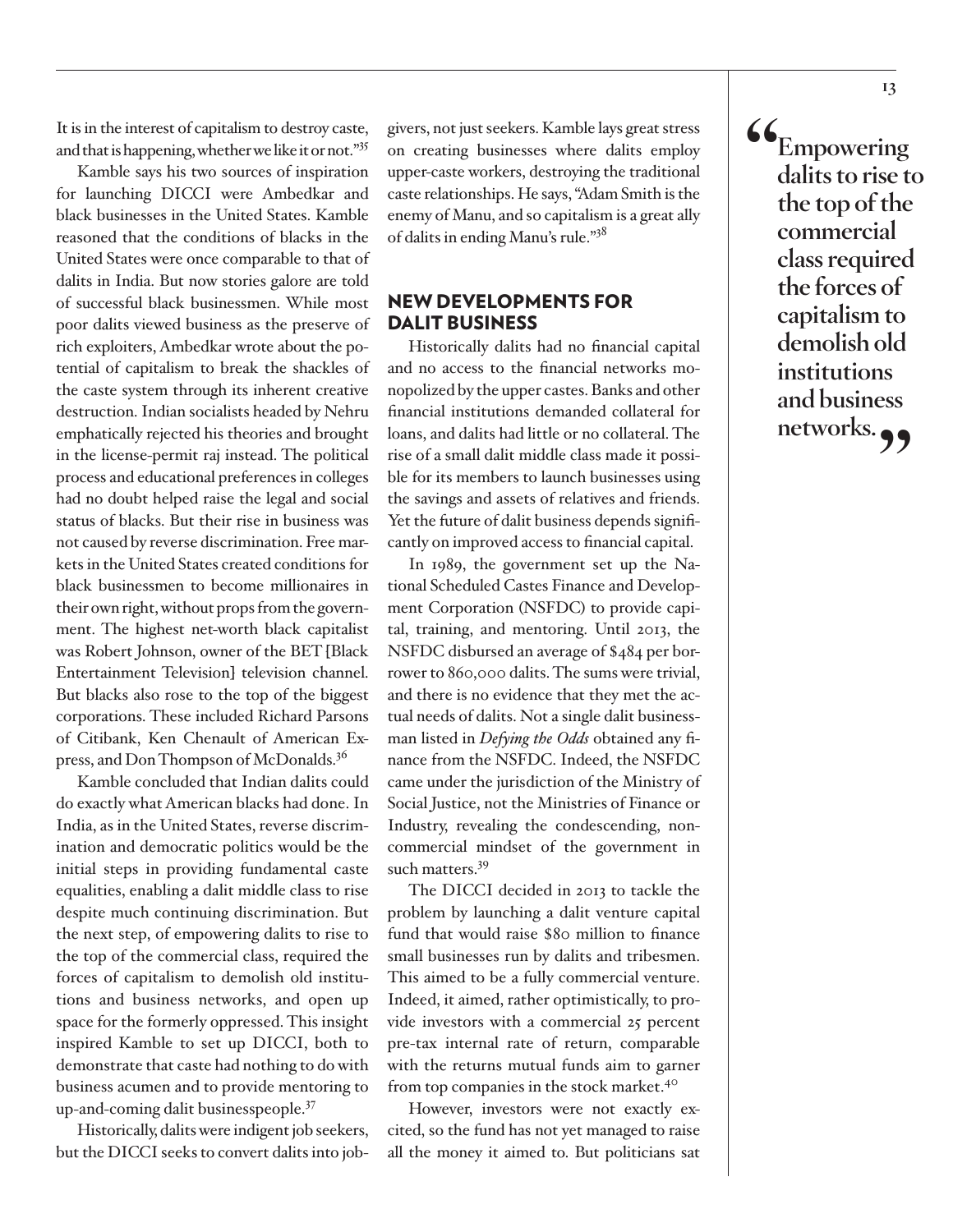**"There has been a transformation of the economic and social status of**  dalits.<sub>?</sub>

up and took notice of the rise of DICCI and decided that they needed to woo dalit businesses. Speaking at the fund's launch, Finance Minster Chidambaram said he would instruct every public-sector bank branch to finance at least one dalit entrepreneur, and since India had more than 100,000 such bank branches, a similar number of dalit businesses would bloom. This was a barely disguised attempt to woo dalit voters before the general election of May 2014. Chidambaram also later announced the creation of a venture capital fund by a government-owned company, with a corpus of \$32 million. 41

These efforts did not save Chidambaram's party, the Congress Party, from massive defeat in the 2014 election. The new Bharatiya Janata Party government will continue with these measures, which politicians regard as logical extensions of the original idea of reverse discrimination for dalits and tribes. The DICCI welcomes these measures, but Kamble is clear that the real driving force of dalit business will always be open markets and capitalism, not government props.42

#### **CONCLUSION**

Karl Marx was wrong about many things, but was right about one thing—the revolutionary nature of capitalism in destroying feudal values and institutions, and allowing new entrepreneurial classes to arise. In India, this has enabled dalits, once the very bottom of Indian society, to not just rise but to flourish. The improvement must not be exaggerated. Despite progress, dalits still face much discrimination and have social and economic indicators far below the national average. The dalit struggle for equality continues. To borrow the words of Winston Churchill, as used in another context: "This is not the end. This is not even the beginning of the end. But it is, perhaps, the end of the beginning."<sup>43</sup>

The economic reforms of 1991 helped open up the economy and let loose the forces of creative destruction. These opened up new spaces that dalit businesses were able to occupy. As GDP growth accelerated to record heights, so did new

opportunities, leading to the rise of thousands of dalit millionaires. Once objects of pity, some are becoming objects of envy. Even at the village level, there has been a transformation of the economic and social status of dalits, with many starting to run businesses that historically had been upper caste monopolies. This augurs well for the future.

#### **NOTES**

1. B. R. Ambedkar, "The Hindu Social Order—its Essential Features," in *Dr BR Ambedkar, Writings and Speeches*, Department of Education, Government of Maharashtra, vol. 3 (Mumbai: Department of Education, 1987), pp. 95–115.

2. Sugata Bose, "Do or Die: The Enigma of Mahatma Gandhi," *Harvard Magazine*, May–June 2011, http://harvardmagazine.com/2011/05/do-or-die.

3. Ajoy Bose, *Behenji: A Political Biography of Mayawati* (London: Penguin UK, 2009).

4. Census Commission of India, "Census of India 2011," Government of India, 2011.

5. Swaminathan S. Anklesaria Aiyar, "Ambedkar vs Gandhi: The Risks of Village Empowerment," *The Times of India* (New Delhi), February 9, 2014.

6. Sukhadeo Thorat and Chittaranjan Senapati, "Reservation in Employment, Education and Legislature*,"* Indian Institute of Dalit Studies, Working Paper Series 2, no. 5 (2007).

7. Ibid.

8. Swaminathan S. Anklesaria Aiyar, "The Unexpected Rise of Dalit Millionaires," *The Times of India* (New Delhi), July 31, 2011.

9. Swaminathan S. Anklesaria Aiyar, "Waiting for a Hundred Dalit Billionaires," *The Times of India*  (New Delhi), June 16, 2013.

10. Swaminathan S. Anklesaria Aiyar, "The Elephant That Became a Tiger: 20 years of Economic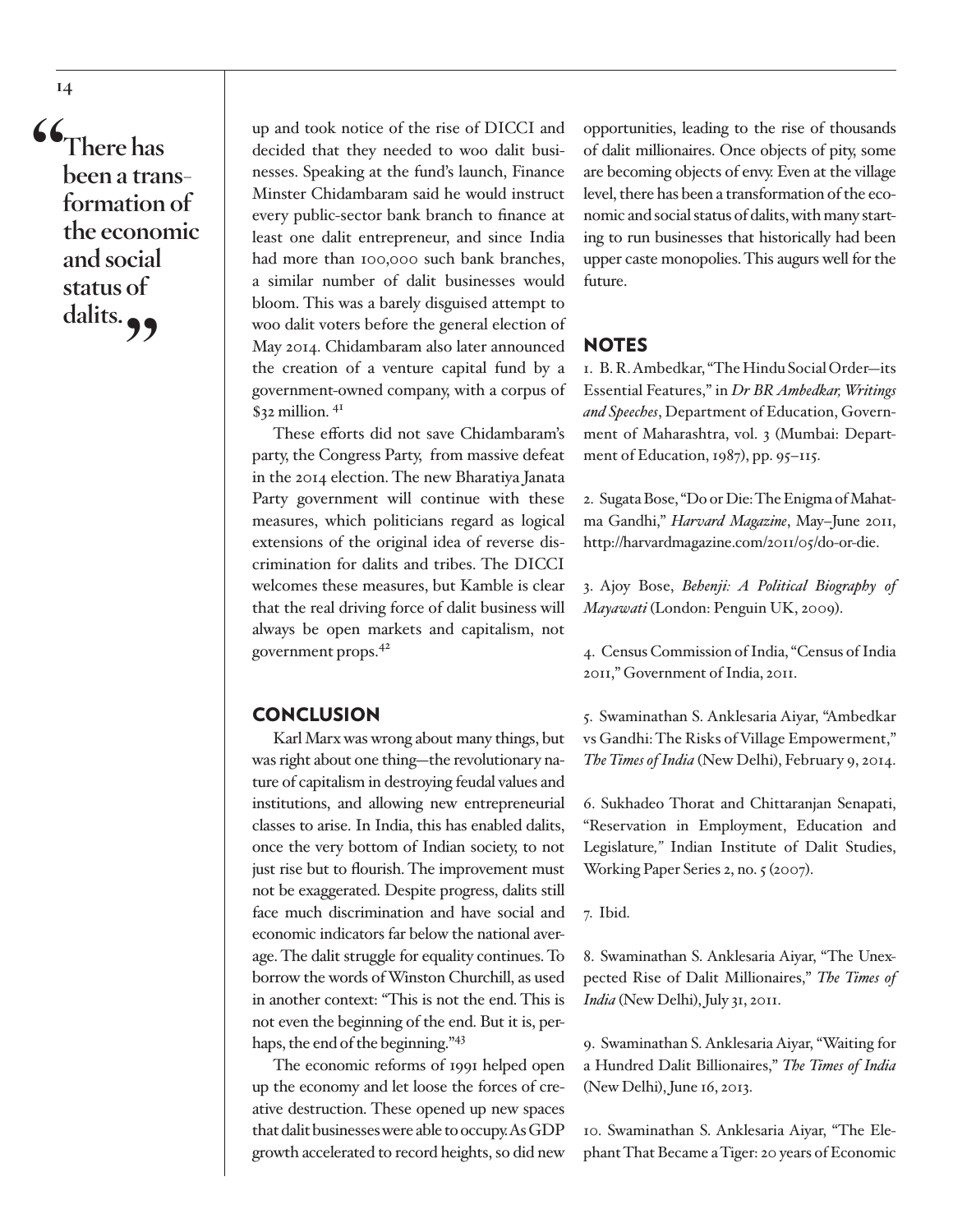Reform in India," Cato Institute Development Policy Analysis no. 13, July 20, 2011. 11. Shekhar Gupta, "Capitalism Is Changing Caste Much Faster than Any Human Being," *The Indian Express* (New Delhi), June 11, 2013. 12. Ibid. 13. A. Panagariya and V. More, *"*Poverty by Social, Religious and Economic Groups in India and Its Largest States 1993–94 to 2011–12," Columbia University Working Paper No. 2013-02 (2013). 14. Swaminathan S. Anklesaria Aiyar, "Dalits Are Marching Ahead in Uttar Pradesh," *The Times of India* (New Delhi), September 26, 2010. 15. Swaminathan S. Anklesaria Aiyar, "The Social Revolution in Uttar Pradesh," *The Times of India*  (New Delhi), October 3, 2010. 16. Gupta, "Capitalism Is Changing Caste Much Faster than Any Human Being." 17. D. Kapur, L. Pritchett, Chandra Bhan Prasad, and D. Shyam Babu*, "*Rethinking Inequality: Dalits in Uttar Pradesh in the Market Reform Era," *Economic and Political Weekly* (August 28, 2010). 18. Bose, *Behenji:A Political Biography of Mayawati*. 26. Ibid. 27. Ibid. aires." 29. Ibid. 2013). 34. Ibid. 35. Ibid. 36. Ibid. 37. Ibid

19. Swaminathan S. Anklesaria Aiyar, "The World Will Love Mayawati as PM," *The Times of India*  (New Delhi), August 10, 2008.

20. Ibid.

21. Milind Khandekar, *Dalit Millionaires: 15 Inspiring Stories* (New Delhi: Penguin, 2013).

22. Devesh Kapur, D. Shyam Babu, and Chandra Bhan Prasad, *Defying the Odds* (Gurgaon: Random House, India, 2014).

23. Gupta, "Capitalism Is Changing Caste Much Faster Than any Human Being."

24. Khandekar, *Dalit Millionaires*.

25. Kapur, *Defying the Odds*.

28. Aiyar, "The Unexpected Rise of Dalit Million-

30. Kapur, *Defying the Odds*.

31. Lakshmi Iyer, Tarun Khanna, and Ashutosh Varshney, "Caste and Entrepreneurship in India," *Economic and Political Weekly* (February 9,

32. Kapur, *Defying the Odds*.

33. Shekhar Gupta, *"*Capitalism Is Changing Caste Much Faster than Any Human Being."

38. Ibid. 39. Kapur, *Defying the Odds*. 40. Aiyar, "Waiting for a Hundred Dalit Billionaires." 41. "Dalit Venture Capital Fund Inaugurated," *Business Standard* (New Delhi), June 7, 2013. 42. Conversation of Milind Kamble with the author, Mumbai, May 2013.

43. Winston Churchill, speech at Mansion House, London, November 9, 1942*.*